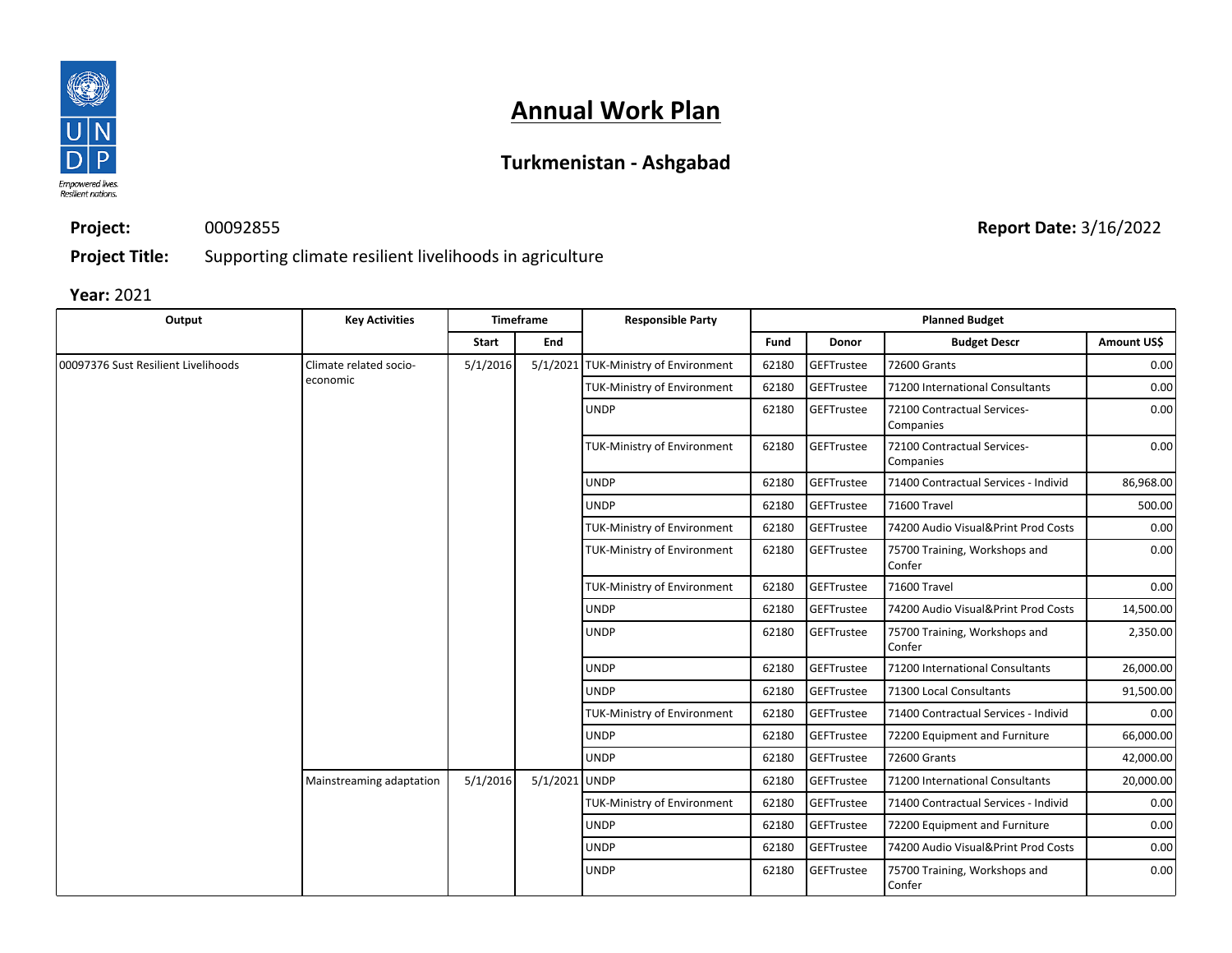

### **Turkmenistan - Ashgabad**

**Project:** 00092855 **Report Date:** 3/16/2022

**Project Title:** Supporting climate resilient livelihoods in agriculture

#### **Year:** 2021

| Output                              | <b>Key Activities</b>    | <b>Timeframe</b> |               | <b>Responsible Party</b>           |       | <b>Planned Budget</b> |                                         |             |
|-------------------------------------|--------------------------|------------------|---------------|------------------------------------|-------|-----------------------|-----------------------------------------|-------------|
|                                     |                          | <b>Start</b>     | End           |                                    | Fund  | <b>Donor</b>          | <b>Budget Descr</b>                     | Amount US\$ |
| 00097376 Sust Resilient Livelihoods | Mainstreaming adaptation | 5/1/2016         | 5/1/2021 UNDP |                                    | 62180 | GEFTrustee            | 71400 Contractual Services - Individ    | 20,000.00   |
|                                     |                          |                  |               | <b>UNDP</b>                        | 62180 | GEFTrustee            | 71600 Travel                            | 0.00        |
|                                     |                          |                  |               | <b>TUK-Ministry of Environment</b> | 62180 | <b>GEFTrustee</b>     | 71600 Travel                            | 0.00        |
|                                     |                          |                  |               | <b>TUK-Ministry of Environment</b> | 62180 | <b>GEFTrustee</b>     | 71300 Local Consultants                 | 0.00        |
|                                     |                          |                  |               | <b>UNDP</b>                        | 62180 | GEFTrustee            | 71300 Local Consultants                 | 10,200.00   |
|                                     |                          |                  |               | <b>TUK-Ministry of Environment</b> | 62180 | <b>GEFTrustee</b>     | 71200 International Consultants         | 0.00        |
|                                     |                          |                  |               | <b>TUK-Ministry of Environment</b> | 62180 | GEFTrustee            | 74200 Audio Visual&Print Prod Costs     | 0.00        |
|                                     |                          |                  |               | <b>TUK-Ministry of Environment</b> | 62180 | GEFTrustee            | 75700 Training, Workshops and<br>Confer | 0.00        |
|                                     | Project management       | 5/1/2016         | 5/1/2021 UNDP |                                    | 04000 | <b>UNDP</b>           | 71400 Contractual Services - Individ    | 4,400.00    |
|                                     |                          |                  |               | <b>UNDP</b>                        | 04000 | <b>UNDP</b>           | 71600 Travel                            | 0.00        |
|                                     |                          |                  |               | <b>TUK-Ministry of Environment</b> | 04000 | <b>UNDP</b>           | 72200 Equipment and Furniture           | 0.00        |
|                                     |                          |                  |               | <b>TUK-Ministry of Environment</b> | 04000 | <b>UNDP</b>           | 72500 Supplies                          | 0.00        |
|                                     |                          |                  |               | <b>UNDP</b>                        | 04000 | <b>UNDP</b>           | 72500 Supplies                          | 0.00        |
|                                     |                          |                  |               | <b>UNDP</b>                        | 04000 | <b>UNDP</b>           | 73400 Rental & Maint of Other Equip     | 329.93      |
|                                     |                          |                  |               | <b>UNDP</b>                        | 62180 | GEFTrustee            | 74500 Miscellaneous Expenses            | 9,400.00    |
|                                     |                          |                  |               | <b>TUK-Ministry of Environment</b> | 04000 | <b>UNDP</b>           | 71600 Travel                            | 0.00        |
|                                     |                          |                  |               | <b>TUK-Ministry of Environment</b> | 62180 | GEFTrustee            | 74500 Miscellaneous Expenses            | 0.00        |
|                                     |                          |                  |               | <b>UNDP</b>                        | 62180 | GEFTrustee            | 72400 Communic & Audio Visual<br>Equip  | 2,500.00    |
|                                     |                          |                  |               | <b>TUK-Ministry of Environment</b> | 04000 | <b>UNDP</b>           | 74500 Miscellaneous Expenses            | 0.00        |
|                                     |                          |                  |               | <b>TUK-Ministry of Environment</b> | 62180 | GEFTrustee            | 71400 Contractual Services - Individ    | 0.00        |
|                                     |                          |                  |               | <b>UNDP</b>                        | 62180 | GEFTrustee            | 73100 Rental & Maintenance-<br>Premises | 600.00      |
|                                     |                          |                  |               | <b>UNDP</b>                        | 62180 | GEFTrustee            | 74200 Audio Visual&Print Prod Costs     | 0.00        |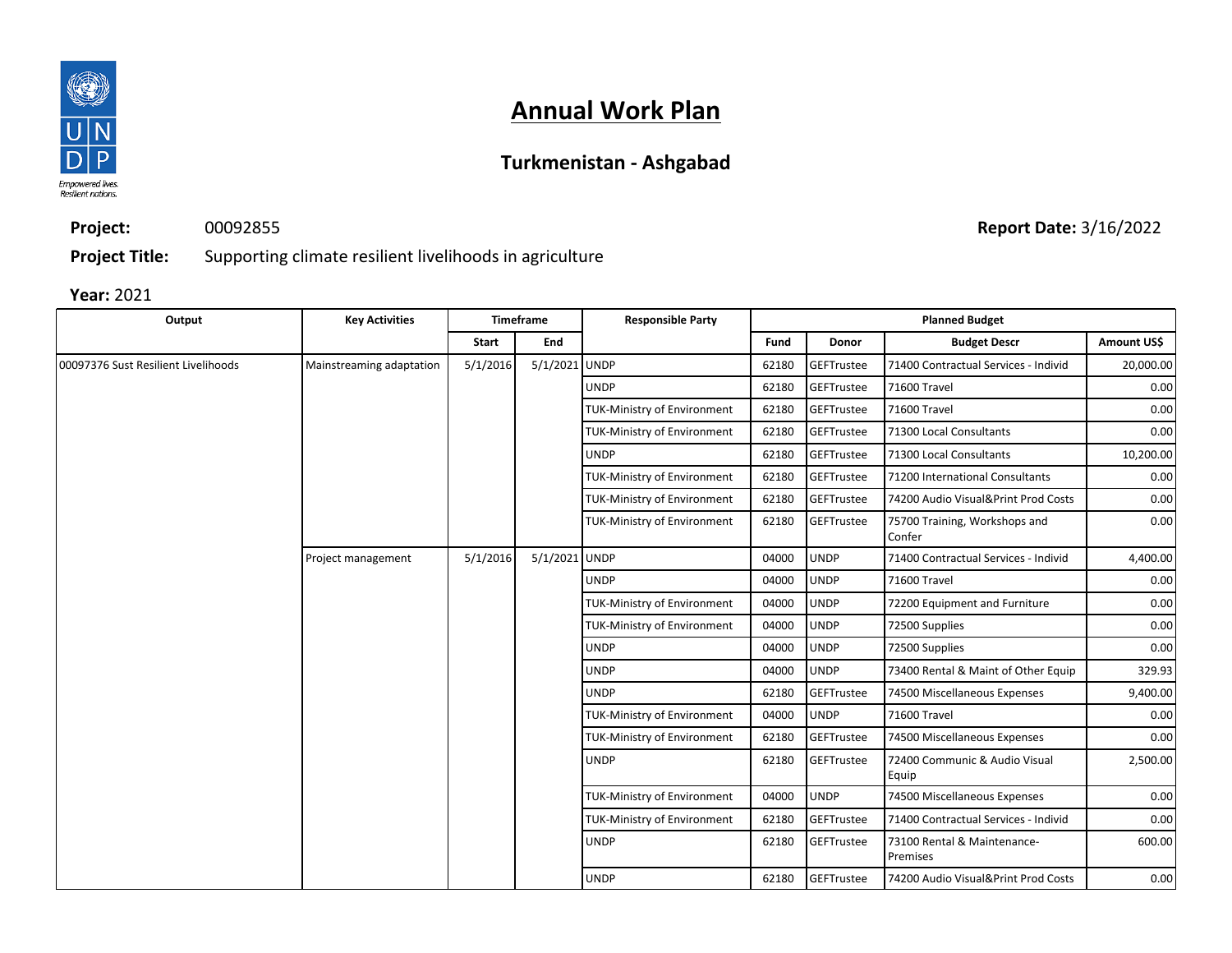

### **Turkmenistan - Ashgabad**

**Project:** 00092855

**Report Date:** 3/16/2022

**Project Title:** Supporting climate resilient livelihoods in agriculture

**Year:** 2021

| Output                              | <b>Key Activities</b>    |          | <b>Timeframe</b> | <b>Responsible Party</b>             | <b>Planned Budget</b> |              |                                          |             |
|-------------------------------------|--------------------------|----------|------------------|--------------------------------------|-----------------------|--------------|------------------------------------------|-------------|
|                                     |                          | Start    | End              |                                      | Fund                  | <b>Donor</b> | <b>Budget Descr</b>                      | Amount US\$ |
| 00097376 Sust Resilient Livelihoods | Project management       | 5/1/2016 | 5/1/2021 UNDP    |                                      | 04000                 | <b>UNDP</b>  | 74500 Miscellaneous Expenses             | 0.00        |
|                                     |                          |          |                  | <b>TUK-Ministry of Environment</b>   | 04000                 | <b>UNDP</b>  | 71400 Contractual Services - Individ     | 0.00        |
|                                     |                          |          |                  | <b>TUK-Ministry of Environment</b>   | 62180                 | GEFTrustee   | 71600 Travel                             | 0.00        |
|                                     |                          |          |                  | <b>TUK-Ministry of Environment</b>   | 04000                 | <b>UNDP</b>  | 72400 Communic & Audio Visual<br>Equip   | 0.00        |
|                                     |                          |          |                  | <b>UNDP</b>                          | 62180                 | GEFTrustee   | 71400 Contractual Services - Individ     | 8,500.00    |
|                                     |                          |          |                  | <b>UNDP</b>                          | 62180                 | GEFTrustee   | 71600 Travel                             | 0.00        |
|                                     |                          |          |                  | <b>UNDP</b>                          | 62180                 | GEFTrustee   | 73400 Rental & Maint of Other Equip      | 600.00      |
|                                     |                          |          |                  | <b>UNDP</b>                          | 04000                 | <b>UNDP</b>  | 72200 Equipment and Furniture            | 0.00        |
|                                     |                          |          |                  | <b>UNDP</b>                          | 04000                 | <b>UNDP</b>  | 73100 Rental & Maintenance-<br>Premises  | 662.36      |
|                                     |                          |          |                  | <b>UNDP</b>                          | 04000                 | <b>UNDP</b>  | 72400 Communic & Audio Visual<br>Equip   | 607.71      |
|                                     |                          |          |                  | <b>UNDP</b>                          | 62180                 | GEFTrustee   | 72500 Supplies                           | 1,500.00    |
|                                     |                          |          |                  | <b>TUK-Ministry of Environment</b>   | 62180                 | GEFTrustee   | 74200 Audio Visual&Print Prod Costs      | 0.00        |
|                                     | Strengthening capacities | 5/1/2016 |                  | 5/1/2021 TUK-Ministry of Environment | 62180                 | GEFTrustee   | 71200 International Consultants          | 0.00        |
|                                     |                          |          |                  | <b>UNDP</b>                          | 62180                 | GEFTrustee   | 71400 Contractual Services - Individ     | 20,000.00   |
|                                     |                          |          |                  | <b>UNDP</b>                          | 62180                 | GEFTrustee   | 71200 International Consultants          | 44,000.00   |
|                                     |                          |          |                  | <b>UNDP</b>                          | 62180                 | GEFTrustee   | 72100 Contractual Services-<br>Companies | 0.00        |
|                                     |                          |          |                  | <b>UNDP</b>                          | 62180                 | GEFTrustee   | 72400 Communic & Audio Visual<br>Equip   | 10,300.00   |
|                                     |                          |          |                  | <b>TUK-Ministry of Environment</b>   | 62180                 | GEFTrustee   | 71300 Local Consultants                  | 0.00        |
|                                     |                          |          |                  | <b>UNDP</b>                          | 62180                 | GEFTrustee   | 71600 Travel                             | 1,000.00    |
|                                     |                          |          |                  | <b>TUK-Ministry of Environment</b>   | 62180                 | GEFTrustee   | 72100 Contractual Services-<br>Companies | 0.00        |